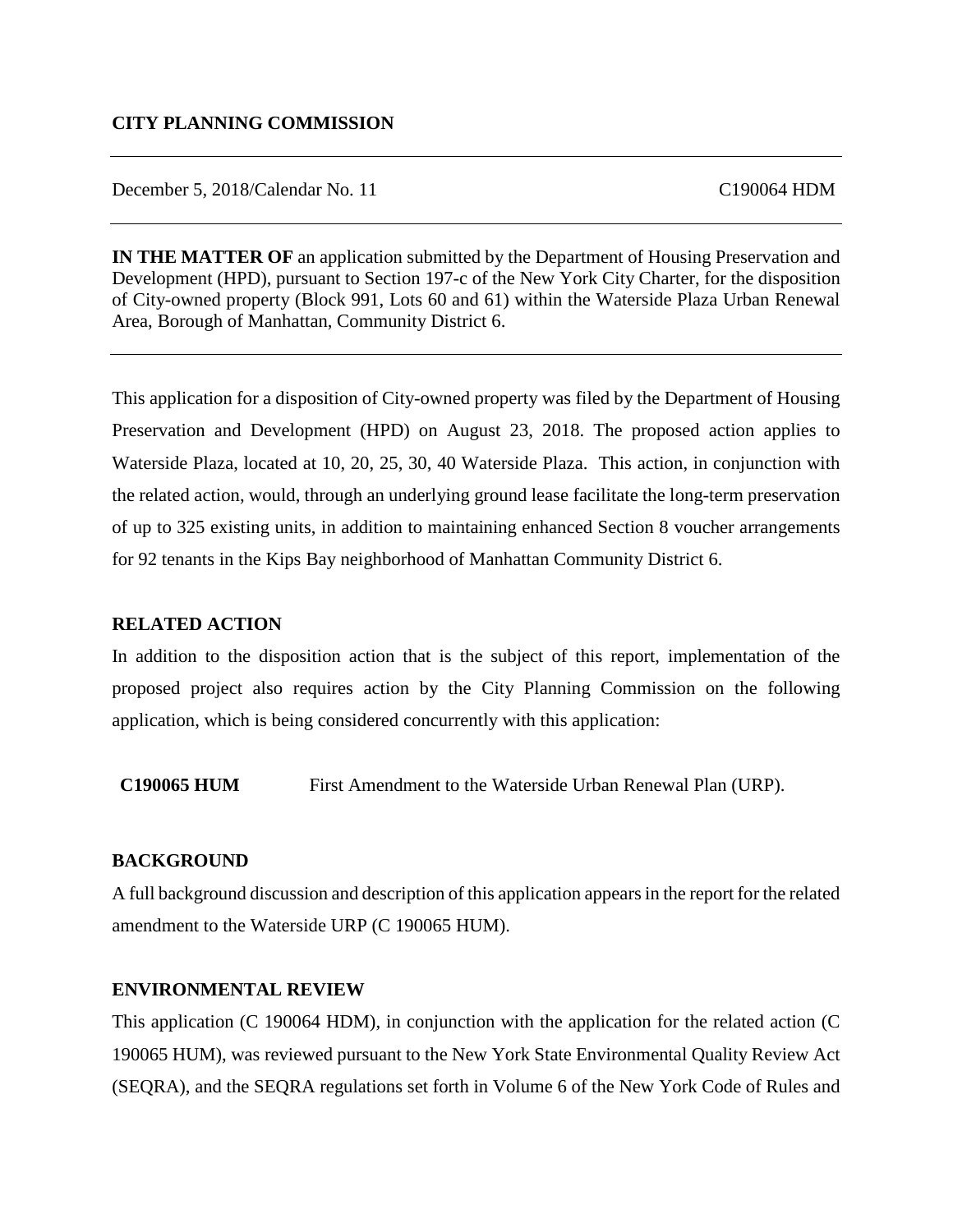Regulations, Section 617.00 *et seq*. and the City Environmental Quality Review (CEQR) Rules of Procedure of 1991 and Executive Order No. 91 of 1997. The designated CEQR number is 19HPD001M. The lead agency is HPD. This application was determined to be a Type II action, which requires no further environmental review.

#### **UNIFORM LAND USE REVIEW**

This application (C 190064 HDM), in conjunction with the related action (C 190065 HUM), was certified as complete by the Department of City Planning on September 4, 2018, and was duly referred to Manhattan Community Board 6 and the Manhattan Borough President in accordance with Title 62 of the rules of the City of New York, Section 2-02(b).

### **Community Board Public Hearing**

Manhattan Community Board 6 held a public hearing on this application (C 190064 HDM) on September 12, 2018, and on that date, by a vote of 34 in favor, none opposed, and four abstentions, adopted a resolution recommending approval of the application.

#### **Borough President Recommendation**

This application (C 190064 HDM) was considered by the Manhattan Borough President, who on October 16, 2018, issued a recommendation to approve the application.

#### **City Planning Commission Public Hearing**

On October 17, 2018 (Calendar No. 2), the City Planning Commission scheduled October 31, 2018, for a public hearing on this application (C 190064 HDM) and the related application (C 190065 HUM). The hearing was duly held on October 31, 2018 (Calendar No. 26). A summary of the testimony is provided in the report for the related amendment of the Waterside URP (C 190065 HUM).

#### **CONSIDERATION**

The Commission believes that the proposed disposition of City-owned Property (190064 HDM), in conjunction with the related application for the First Amendment to the Waterside Urban Renewal Plan (C 190065 HUM), is appropriate. A full consideration and analysis of issues and the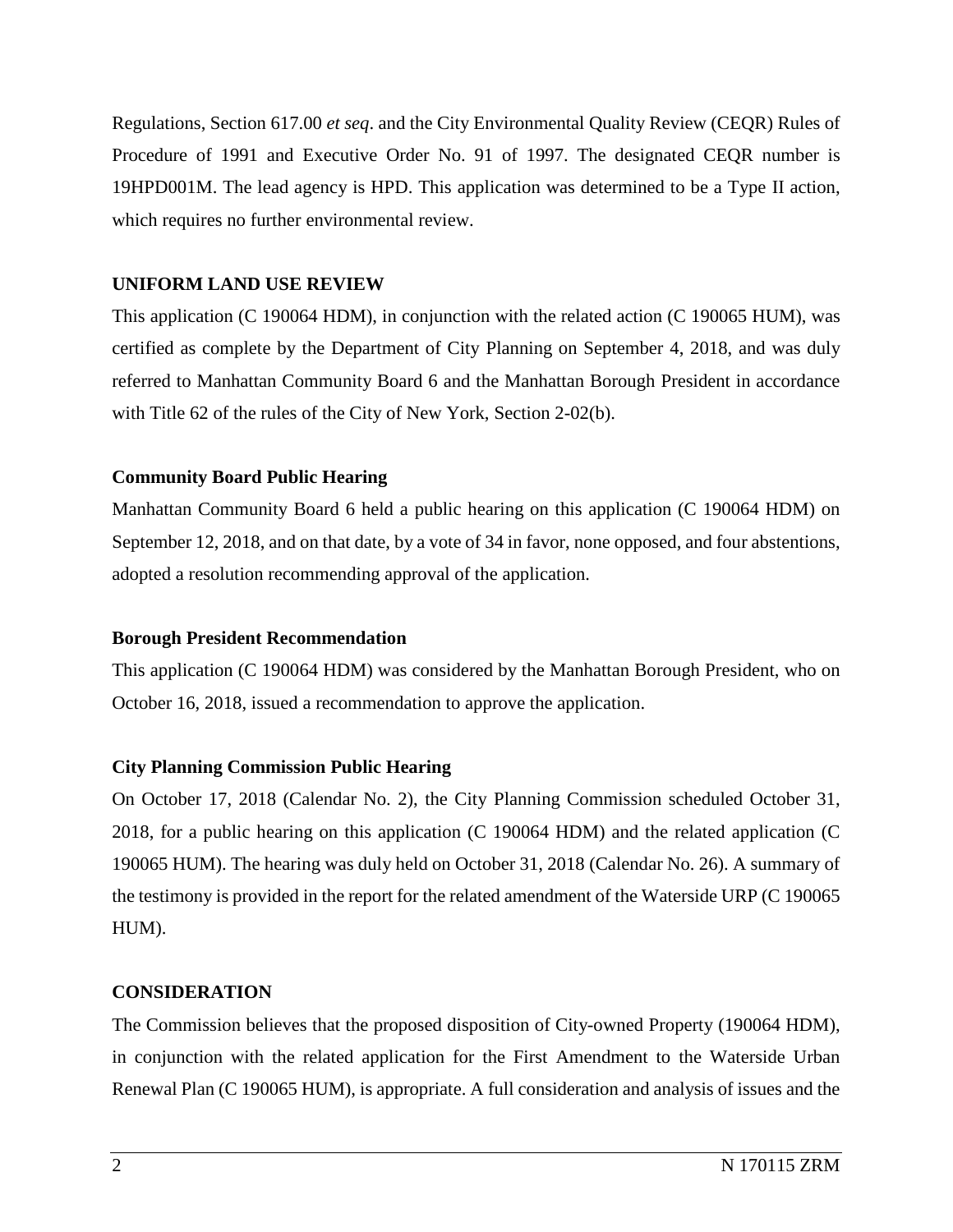reasons for approving this application appear in the report for the related amendment to the Waterside URP (C 190065 HUM).

#### **RESOLUTION**

**RESOLVED**, that the City Planning Commission finds that the proposed property disposition of Block 991, Lots 60 and 61, known as Waterside Plaza, is consistent with the objectives and provisions of the Waterside Urban Renewal Plan, CP-19667, approved by the City Planning Commission on April 12, 1967, and be it further

**RESOLVED,** that the City Planning Commission finds that the action described herein will have no significant impact on the environment; and be it further

**RESOLVED,** by the City Planning Commission, pursuant to Section 197-c of the New York City Charter, that based on the environmental determination and the consideration described in this report, the application of the Department of Housing Preservation and Development for the disposition of city-owned property comprising Block 991, Lots 60 and 61 of Waterside Plaza Urban Renewal Plan, Community District 6, Borough of Manhattan, submitted on August 23, 2018 is approved (C 190064 HDM).

The above resolution (C190064 HDM), duly adopted by the City Planning Commission on December 5, 2018 (Calendar No. 11), is filed with the Office of the Speaker, City Council, and the Borough President together with a copy of the plans of the development, in accordance with the requirements of Section 197-d of the New York City Charter.

**MARISA LAGO,** *Chair*  **KENNETH J. KNUCKLES, ESQ.,** *Vice Chairman*  **ALLEN P. CAPPELLI, ESQ., ALFRED C. CERULLO, III, MICHELLE DE LA UZ, JOSEPH DOUEK, RICHARD W. EADDY, CHERYL COHEN EFFRON, HOPE KNIGHT, ANNA HAYES LEVIN, ORLANDO MARIN, LARISA ORTIZ, RAJ RAMPERSHAD** *Commissioners*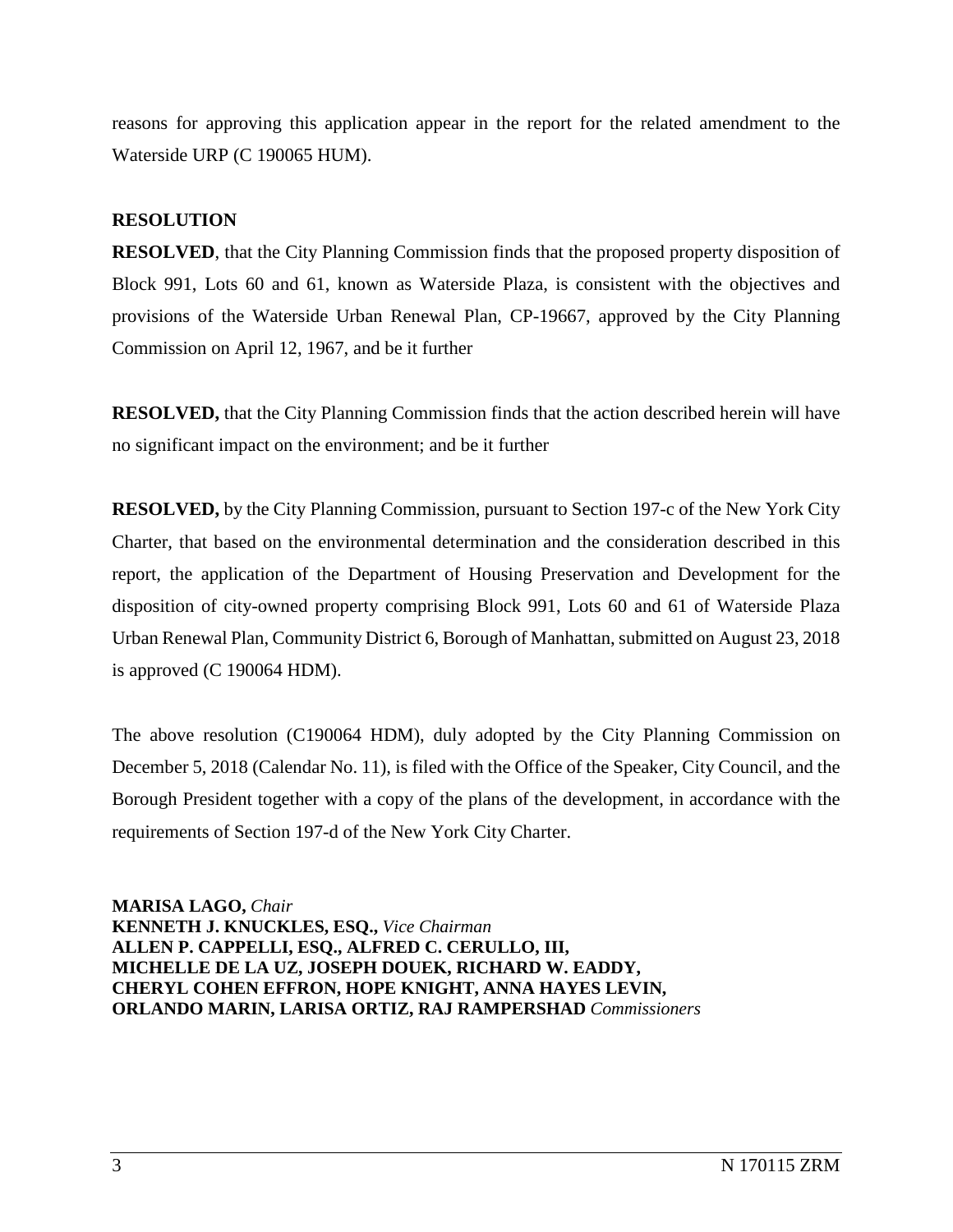

## **Community/Borough Board Recommendation**

Pursuant to the Uniform Land Use Review Procedure

### Application #: C 190064 HDM

### Project Name: Waterside Plaza - URA Extension

CEQR Number: 19HPD001M

Borough(s): Manhattan Community District Number(s): 6

Please use the above application number on all correspondence concerning this application

## **SUBMISSION INSTRUCTIONS**

- Complete this form and return to the Department of City Planning by one of the following options:
	- EMAIL (recommended): Send email to CalendarOffice@planning.nyc.gov and include the following subject line:
	- (CB or BP) Recommendation + (6-digit application number), e.g., "CB Recommendation #C100000ZSQ"<br>MAIL: Calendar Information Office, City Planning Commission, 120 Broadway, 31<sup>st</sup> Floor, New York, NY 10271
	- FAX: to (212) 720-3488 and note "Attention of the Calendar Office"
- Send one copy of the completed form with any attachments to the applicant's representative at the address listed below,  $2.$ one copy to the Borough President, and one copy to the Borough Board, when applicable.

**Docket Description:** 

 $1<sup>1</sup>$ 

IN THE MATTER OF an application, submitted by the Department of Housing Preservation and Development (HPD), pursuant to Section 197-c of the New York City Charter, for the disposition of City-owned property (Block 991 Lots 60 and 61), within the Waterside Plaza Urban Renewal Area, Borough of Manhattan, Community District 6.

| Applicant(s):                                                                                   |                                                                                                                                    | Applicant's Representative:                                                                            |                                                      |  |
|-------------------------------------------------------------------------------------------------|------------------------------------------------------------------------------------------------------------------------------------|--------------------------------------------------------------------------------------------------------|------------------------------------------------------|--|
| Department of Housing Preservation and Development<br>100 Gold Street<br>New York, NY 10038     |                                                                                                                                    | <b>Kevin Parris</b><br>NYC Housing Preservation & Development<br>100 Gold Street<br>New York, NY 10038 |                                                      |  |
|                                                                                                 |                                                                                                                                    |                                                                                                        |                                                      |  |
| Recommendation submitted by:<br>Manhattan Community Board Six                                   |                                                                                                                                    |                                                                                                        |                                                      |  |
| Date of public hearing: 09                                                                      |                                                                                                                                    |                                                                                                        | Location: Podell Auditorium at Mount Sinal Beth Isra |  |
| Was a quorum present? YES<br>NO <b>I</b>                                                        | A public hearing requires a quorum of 20% of the appointed members of the board,<br>but in no event fewer than seven such members. |                                                                                                        |                                                      |  |
| Date of Vote: 09/12/18                                                                          | Location:                                                                                                                          | Podell Auditorium at Mount Sinal                                                                       | Beth Israel Hospital.                                |  |
| <b>RECOMMENDATION</b>                                                                           |                                                                                                                                    |                                                                                                        |                                                      |  |
| Approve With Modifications/Conditions<br>Approve                                                |                                                                                                                                    |                                                                                                        |                                                      |  |
| Disapprove                                                                                      |                                                                                                                                    | Disapprove With Modifications/Conditions                                                               |                                                      |  |
| Please attach any further explanation of the recommendation on additional sheets, as necessary. |                                                                                                                                    |                                                                                                        |                                                      |  |
| <b>Voting</b>                                                                                   |                                                                                                                                    |                                                                                                        |                                                      |  |
| # Abstaining:<br># Against:<br># In Favor:<br>るし                                                |                                                                                                                                    | Total members appointed to the board:<br>SO                                                            |                                                      |  |
| Name of CB/BB officer completing this form                                                      | Title                                                                                                                              |                                                                                                        | Date                                                 |  |
| Jody Wisterman                                                                                  | Community<br>Associate                                                                                                             |                                                                                                        | q(13)/g                                              |  |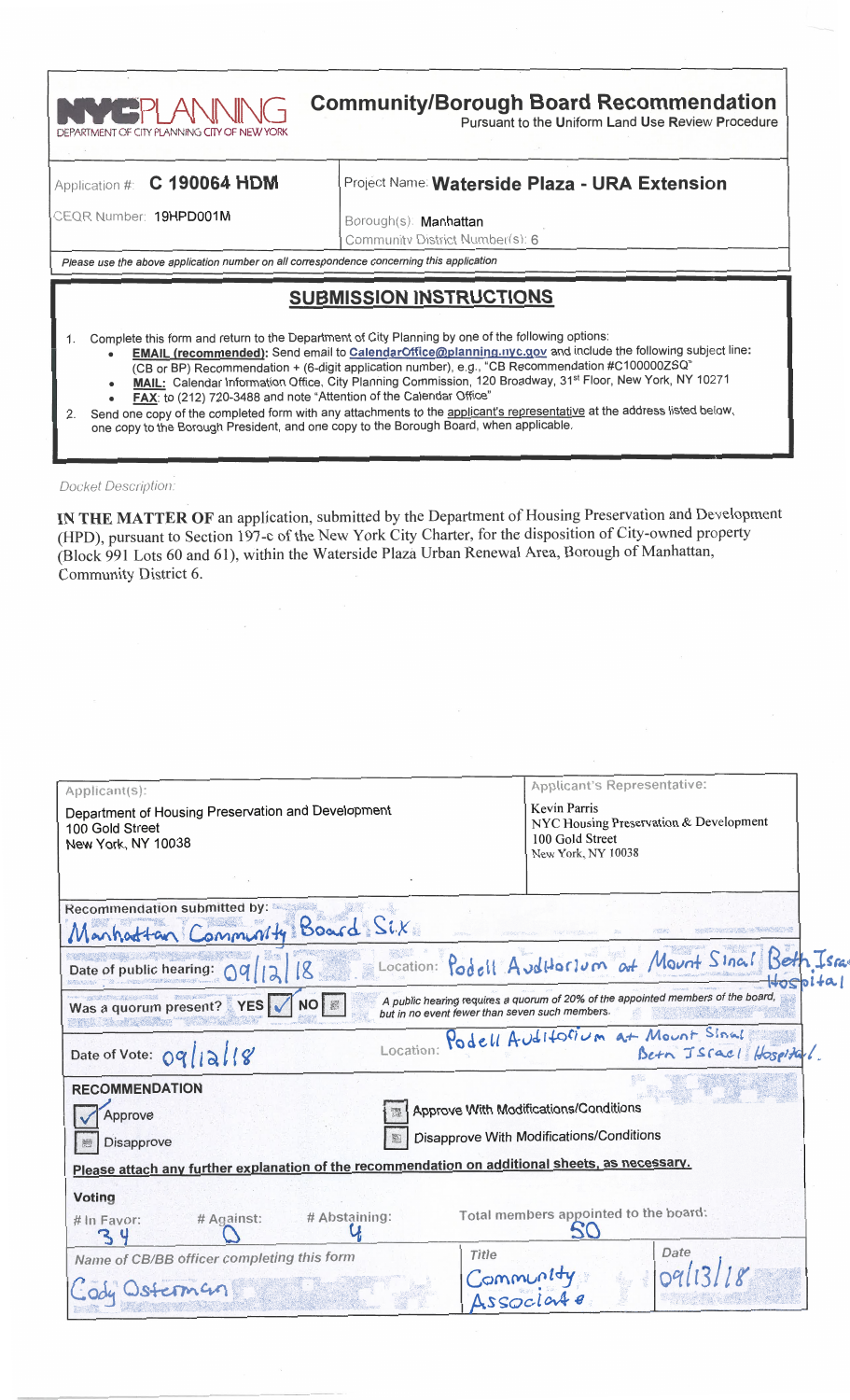

# **Community/Borough Board Recommendation**

Pursuant to the Uniform Land Use Review Procedure

#### Application #:  $C$  190065 HUM

## Project Name: Waterside Plaza - URA Extension

CEQR Number: 19HPD001M

Borough(s): Manhattan

Community District Number(s): 6

Please use the above application number on all correspondence concerning this application

## **SUBMISSION INSTRUCTIONS**

- Complete this form and return to the Department of City Planning by one of the following options:
	- EMAIL (recommended): Send email to CalendarOffice@planning.nyc.gov and include the following subject line:
	- (CB or BP) Recommendation + (6-digit application number), e.g., "CB Recommendation #C100000ZSQ"<br>
	MAIL: Calendar Information Office, City Planning Commission, 120 Broadway, 31<sup>st</sup> Floor, New York, NY 10271
	- FAX: to (212) 720-3488 and note "Attention of the Calendar Office"

Send one copy of the completed form with any attachments to the applicant's representative at the address listed below,  $2.$ one copy to the Borough President, and one copy to the Borough Board, when applicable.

**Docket Description:** 

1.

IN THE MATTER OF an application submitted by the Department of Housing Preservation and Development (HPD), pursuant to Section 505 of Article 15 of the General Municipal (Urban Renewal) Law of New York State and Section 197-c of the New York City Charter, for the First amendment to the Waterside Plaza Urban Renewal Plan, Borough of Manhattan, Community District 6.

| Applicant(s):                                                                                                                                                                  | Applicant's Representative:                                                                     |  |  |
|--------------------------------------------------------------------------------------------------------------------------------------------------------------------------------|-------------------------------------------------------------------------------------------------|--|--|
| Department of Housing Preservation and Development<br>100 Gold Street<br>New York, NY 10038                                                                                    | Kevin Parris<br>NYC Housing Preservation & Development<br>100 Gold Street<br>New York, NY 10038 |  |  |
| <b>Recommendation submitted by:</b>                                                                                                                                            |                                                                                                 |  |  |
| Manhattan Community Board Six                                                                                                                                                  |                                                                                                 |  |  |
| Date of public hearing: OQ                                                                                                                                                     | Location: Podell Auditorium at Mount Sinai Beth Israel                                          |  |  |
| Was a quorum present? YES<br>NO <b>3</b><br>A public hearing requires a quorum of 20% of the appointed members of the board,<br>but in no event fewer than seven such members. |                                                                                                 |  |  |
| Location:<br>Date of Vote:<br>O <sub>q</sub>                                                                                                                                   | Podell Autifolium at Mant Sinci Beth                                                            |  |  |
| <b>RECOMMENDATION</b>                                                                                                                                                          |                                                                                                 |  |  |
| Approve                                                                                                                                                                        | <b>Approve With Modifications/Conditions</b>                                                    |  |  |
| Disapprove<br>Disapprove With Modifications/Conditions                                                                                                                         |                                                                                                 |  |  |
| Please attach any further explanation of the recommendation on additional sheets, as necessary.                                                                                |                                                                                                 |  |  |
| <b>Voting</b><br># In Favor:<br># Against:<br># Abstaining:<br>Total members appointed to the board:                                                                           |                                                                                                 |  |  |
| Name of CB/BB officer completing this form<br>Title                                                                                                                            | Date                                                                                            |  |  |
| Community<br>Osterman<br>4ssocint                                                                                                                                              |                                                                                                 |  |  |